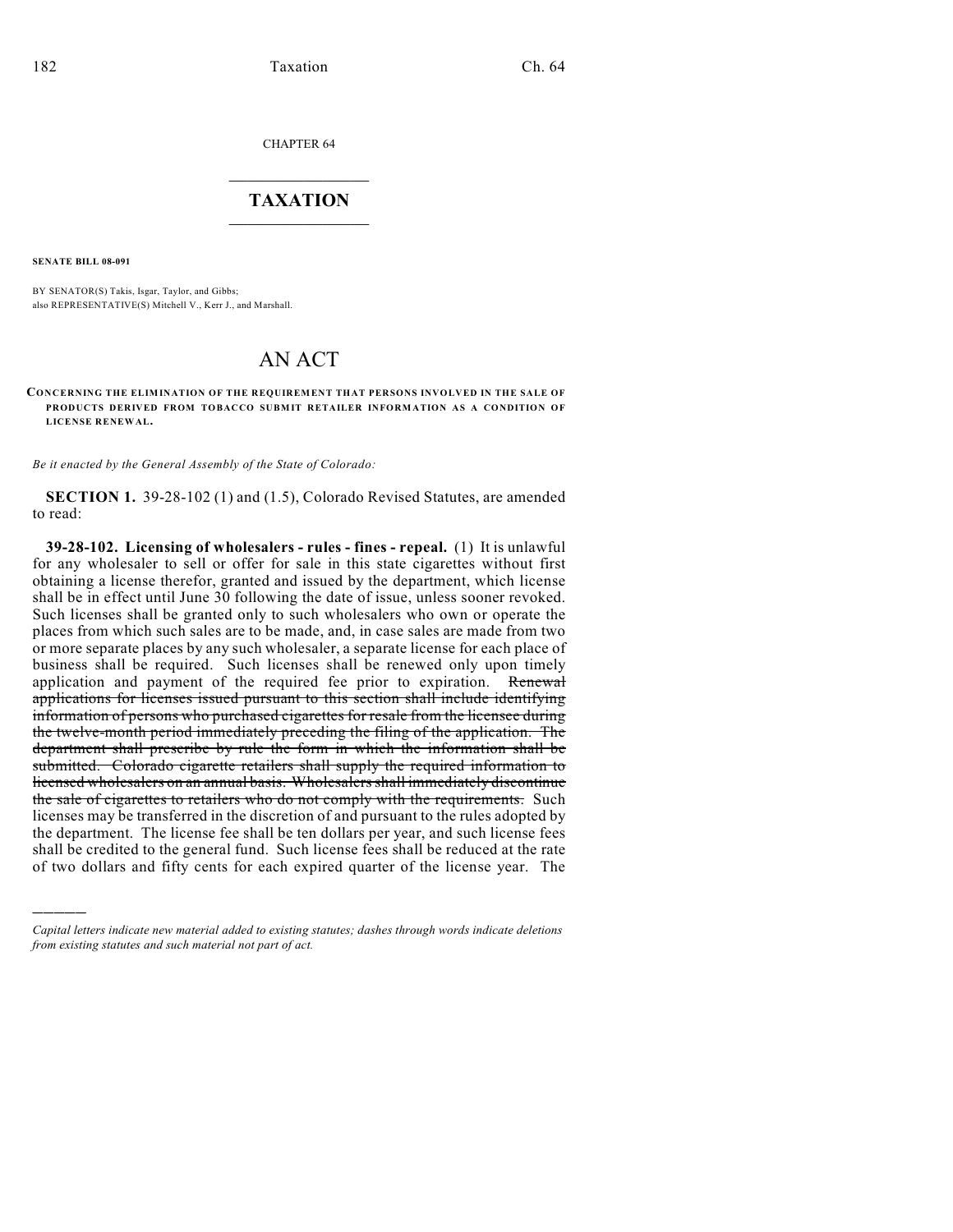#### Ch. 64 Taxation 183

department shall, on reasonable notice and after a hearing, suspend or revoke the license of any wholesaler violating any provision of this article, and no license shall be issued to such wholesaler within a period of two years thereafter. The department may share information on the names and addresses of persons who purchased cigarettes for resale with the department of public health and environment and county and district health departments. The department shall refuse to issue a new or renewal wholesaler license, and shall revoke a wholesaler's license, if the wholesaler owes the state any delinquent taxes administered by the department or interest thereon pursuant to this title that have been determined by law to be due and unpaid, unless the wholesaler has entered into an agreement approved by the department to pay the amount due.

 $(1.5)$  (a) A wholesaler who fails to provide the information required pursuant to subsection (1) of this section shall pay the following fines, which shall be credited to the general fund:

(I) One thousand dollars for information submitted within twenty-nine days after the date it is due;

(II) Five thousand dollars for information submitted after twenty-nine days, but within fifty-nine days after the date it is due;

(III) Ten thousand dollars for information submitted after fifty-nine days, but within eighty-nine days after it is due; and

(IV) Fifteen thousand dollars for information submitted ninety or more days after the date it is due, and an additional fifteen thousand dollars for each thirty days thereafter until the information is submitted.

(b) The liquor enforcement division shall have the authority to review records to verify the information submitted by wholesalers pursuant to section 39-28-109.

**SECTION 2.** 39-28-102.5, Colorado Revised Statutes, is amended to read:

**39-28-102.5. Licensing of wholesale subcontractors - rules - fines.** (1) It is unlawful for any wholesale subcontractor to sell or offer for sale cigarettes to a retailer in this state without first obtaining a license therefor, granted and issued by the department, which license shall be in effect until June 30 following the date of issue, unless sooner revoked. Such licenses shall be granted only to such wholesale subcontractors who own or operate the places from which such sales are to be made, and, in case sales are made from two or more separate places by any such wholesale subcontractor, a separate license for each place of business shall be required. No license shall be issued to a wholesale subcontractor unless the wholesale subcontractor has a current license issued pursuant to section 39-26-103. Such licenses shall be renewed only upon timely application and payment of the required fee prior to expiration. Renewal applications for licenses issued pursuant to this section shall include identifying information of persons who purchased cigarettes for resale from the licensee during the twelve-month period immediately preceding the filing of the application. The department shall prescribe by rule the form in which the information shall be submitted. Colorado cigarette retailers shall supply the required information to licensed wholesale subcontractors on an annual basis.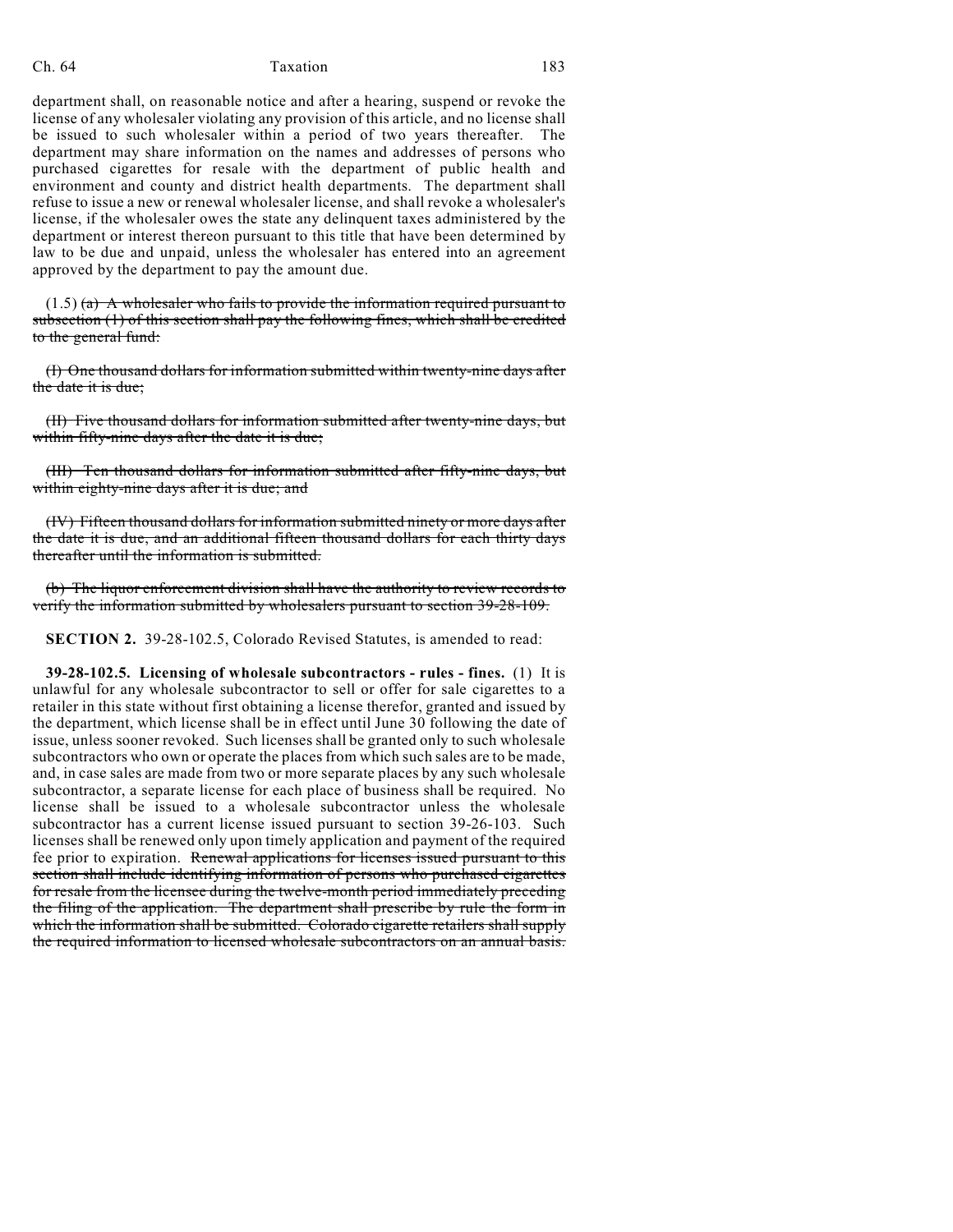184 Ch. 64

Wholesale subcontractors shall immediately discontinue the sale of cigarettes to retailers who do not comply with the requirements. Such licenses may be transferred in the discretion of and pursuant to rules adopted by the department. The license fee shall be ten dollars per year, and such license fees shall be credited to the wholesale and distributing subcontractor license fund, which is hereby created in the state treasury. All moneys in the fund shall be subject to annual appropriation by the general assembly to the department for costs incurred in administering this section and section 39-28.5-104.5. Such license fees shall be reduced at the rate of two dollars and fifty cents for each expired quarter of the license year. The department shall, on reasonable notice and after a hearing, suspend or revoke the license of any wholesale subcontractor violating any provision of this article, and no license shall be issued to such wholesale subcontractor within a period of two years thereafter. The department may share information on the names and addresses of persons who purchased cigarettes from a wholesale subcontractor for resale with the department of public health and environment and county and district health departments. The department shall refuse to issue a new or renewal wholesale subcontractor license and shall revoke a wholesale subcontractor's license, if the wholesaler owes the state any delinquent taxes administered by the department or interest thereon pursuant to this title that have been determined by law to be due and unpaid, unless the wholesaler has entered into an agreement approved by the department to pay the amount due.

(2)  $(a)$  A wholesale subcontractor who fails to provide the information required pursuant to subsection (1) of this section shall pay the following fines, which shall be credited to the general fund:

(I) One thousand dollars for information submitted within twenty-nine days after the date it is due;

(II) Five thousand dollars for information submitted after twenty-nine days, but within fifty-nine days after the date it is due;

(III) Ten thousand dollars for information submitted after fifty-nine days, but within eighty-nine days after it is due; and

(IV) Fifteen thousand dollars for information submitted ninety or more days after the date it is due, and an additional fifteen thousand dollars for each thirty days thereafter until the information is submitted.

(b) The liquor enforcement division shall have the authority to review records to verify the information submitted by a wholesale subcontractor pursuant to section  $39 - 28 - 109$ .

**SECTION 3.** 39-28.5-104, Colorado Revised Statutes, is amended to read:

**39-28.5-104. Licensing required - rules - fines.** (1) It is unlawful for any person to engage in the business of a distributor of tobacco products at any place of business without first obtaining a license granted and issued by the department, which license shall be in effect until June 30 following the date of issue, unless sooner revoked. Such license shall be granted only to a person who owns or operates the place from which the person engages in the business of a distributor of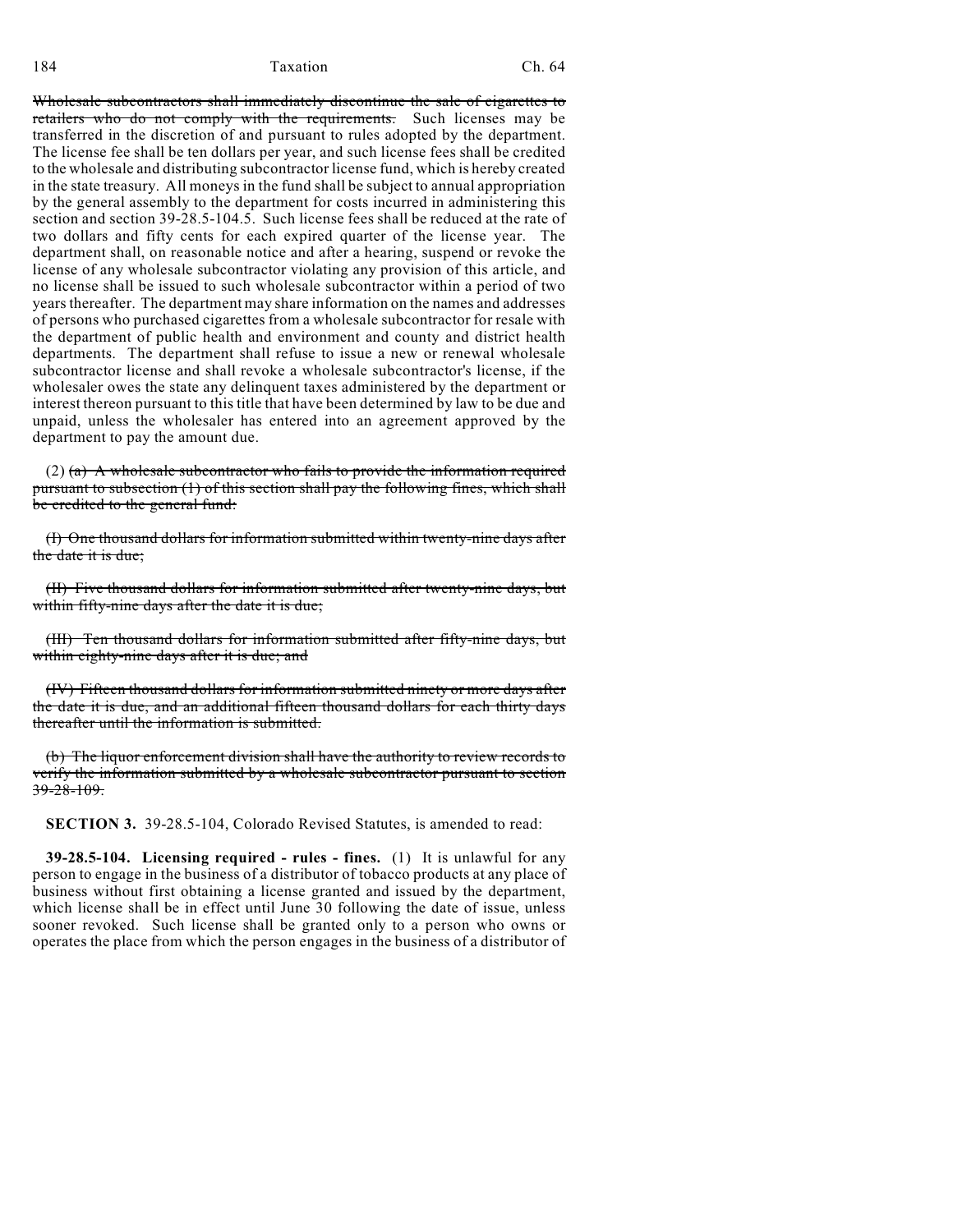#### Ch. 64 Taxation 185

tobacco products, and, if such business is operated in two or more separate places by any such person, a separate license for each place of business shall be required. Such license shall be renewed only upon timely application and payment of the required fee prior to expiration. Renewal applications for licenses issued pursuant to this section shall include identifying information of persons who purchased tobacco products for resale from the licensee during the twelve-month period immediately preceding the filing of the application. The department shall prescribe by rule the form in which the information shall be submitted. Colorado tobacco retailers shall supply the required information to licensed distributors on an annual basis. Distributors shall immediately discontinue the sale of tobacco products to retailers who do not comply with the requirements. Such licenses may be transferred in the discretion of and pursuant to the rules adopted by the department. The fee for a license shall be ten dollars per year, and such fee shall be credited to the general fund. Such fee shall be reduced at the rate of two dollars and fifty cents for each expired quarter of the license year. The department shall, on reasonable notice and after a hearing, suspend or revoke the license of any person violating any provision of this article, and no license shall be issued to such person within a period of two years thereafter. The department may share information on the names and addresses of persons who purchased tobacco products for resale with the department of public health and environment and county and district health departments. The department shall refuse to issue a new or renewal distributor license, and shall revoke a distributor's license, if the distributor owes the state any delinquent taxes administered by the department or interest thereon pursuant to this title that have been determined by law to be due and unpaid, unless the distributor has entered into an agreement approved by the department to pay the amount due. The department shall only issue a new or renewal distributor license to a distributor that has a current license issued pursuant to section 39-26-103.

(2)  $(a)$  A distributor of tobacco products who fails to provide the information required pursuant to subsection  $(1)$  of this section shall pay the following fines, which shall be credited to the general fund:

(I) One thousand dollars for information submitted within twenty-nine days after the date it is due;

(II) Five thousand dollars for information submitted after twenty-nine days, but within fifty-nine days after the date it is due;

(III) Ten thousand dollars for information submitted after fifty-nine days, but within eighty-nine days after it is due; and

(IV) Fifteen thousand dollars for information submitted ninety or more days after the date it is due, and an additional fifteen thousand dollars for each thirty days thereafter until the information is submitted.

(b) The liquor enforcement division shall have the authority to review records to verify the information submitted by distributors pursuant to section 39-28.5-105.

**SECTION 4.** 39-28.5-104.5, Colorado Revised Statutes, is amended to read:

**39-28.5-104.5. Licensing of distributing subcontractors - rules - fines.** (1) It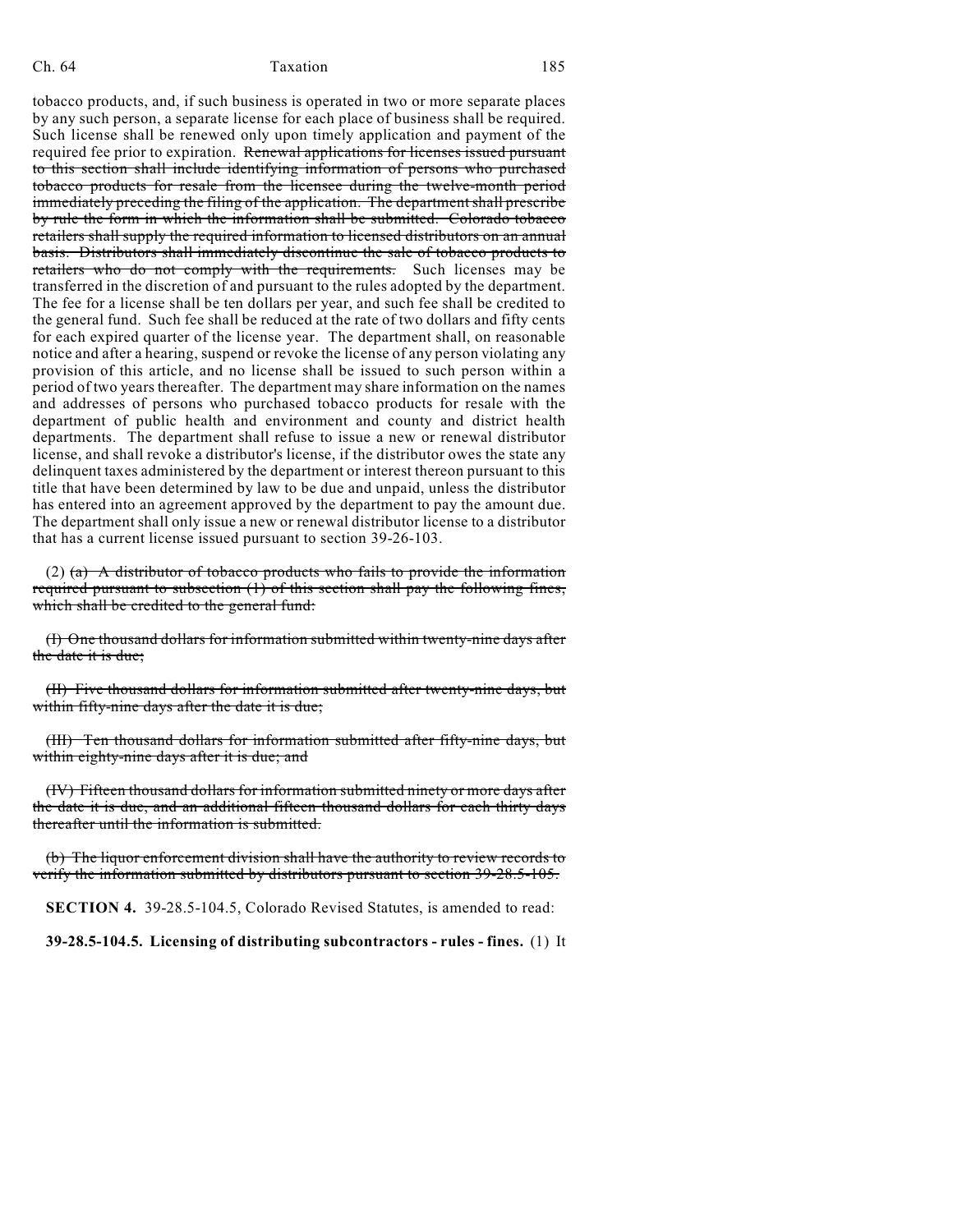186 Ch. 64

is unlawful for any person to engage in the business of a distributing subcontractor of tobacco products at any place of business without first obtaining a license granted and issued by the department, which license shall be in effect until June 30 following the date of issue, unless sooner revoked. Such license shall be granted only to a person who owns or operates the place from which the person engages in the business of a distributing subcontractor of tobacco products, and, if such business is operated in two or more separate places by any such person, a separate license for each place of business shall be required. Such license shall be renewed only upon timely application and payment of the required fee prior to expiration. Renewal applications for licenses issued pursuant to this section shall include identifying information of persons who purchased tobacco products for resale from the distributing subcontractor during the twelve-month period immediately preceding the filing of the application. The department shall prescribe by rule the form in which the information shall be submitted. Colorado tobacco retailers shall supply the required information to licensed distributing subcontractors on an annual basis. Distributing subcontractors shall immediately discontinue the sale of tobacco products to retailers who do not comply with the requirements. Such licenses may be transferred in the discretion of and pursuant to the rules adopted by the department. The fee for a license shall be ten dollars per year, and such fee shall be credited to the wholesale and distributing subcontractor license fund created in section 39-28-102.5. Such fee shall be reduced at the rate of two dollars and fifty cents for each expired quarter of the license year. The department shall, on reasonable notice and after a hearing, suspend or revoke the license of any person violating any provision of this article, and no license shall be issued to such person within a period of two years thereafter. The department may share information on the names and addresses of persons who purchased tobacco products for resale with the department of public health and environment and county and district health departments. The department shall refuse to issue a new or renewal distributor license and shall revoke a distributor's license, if the distributor owes the state any delinquent taxes administered by the department or interest thereon pursuant to this title that have been determined by law to be due and unpaid, unless the distributor has entered into an agreement approved by the department to pay the amount due. The department shall only issue a new or renewal distributing subcontractor license to a distributing subcontractor that has a current license issued pursuant to section 39-26-103.

 $(2)$  (a) A distributing subcontractor of tobacco products who fails to provide the information required pursuant to subsection (1) of this section shall pay the following fines, which shall be credited to the general fund:

(I) One thousand dollars for information submitted within twenty-nine days after the date it is due;

(II) Five thousand dollars for information submitted after twenty-nine days, but within fifty-nine days after the date it is due;

(III) Ten thousand dollars for information submitted after fifty-nine days, but within eighty-nine days after it is due; and

(IV) Fifteen thousand dollars for information submitted ninety or more days after the date it is due, and an additional fifteen thousand dollars for each thirty days